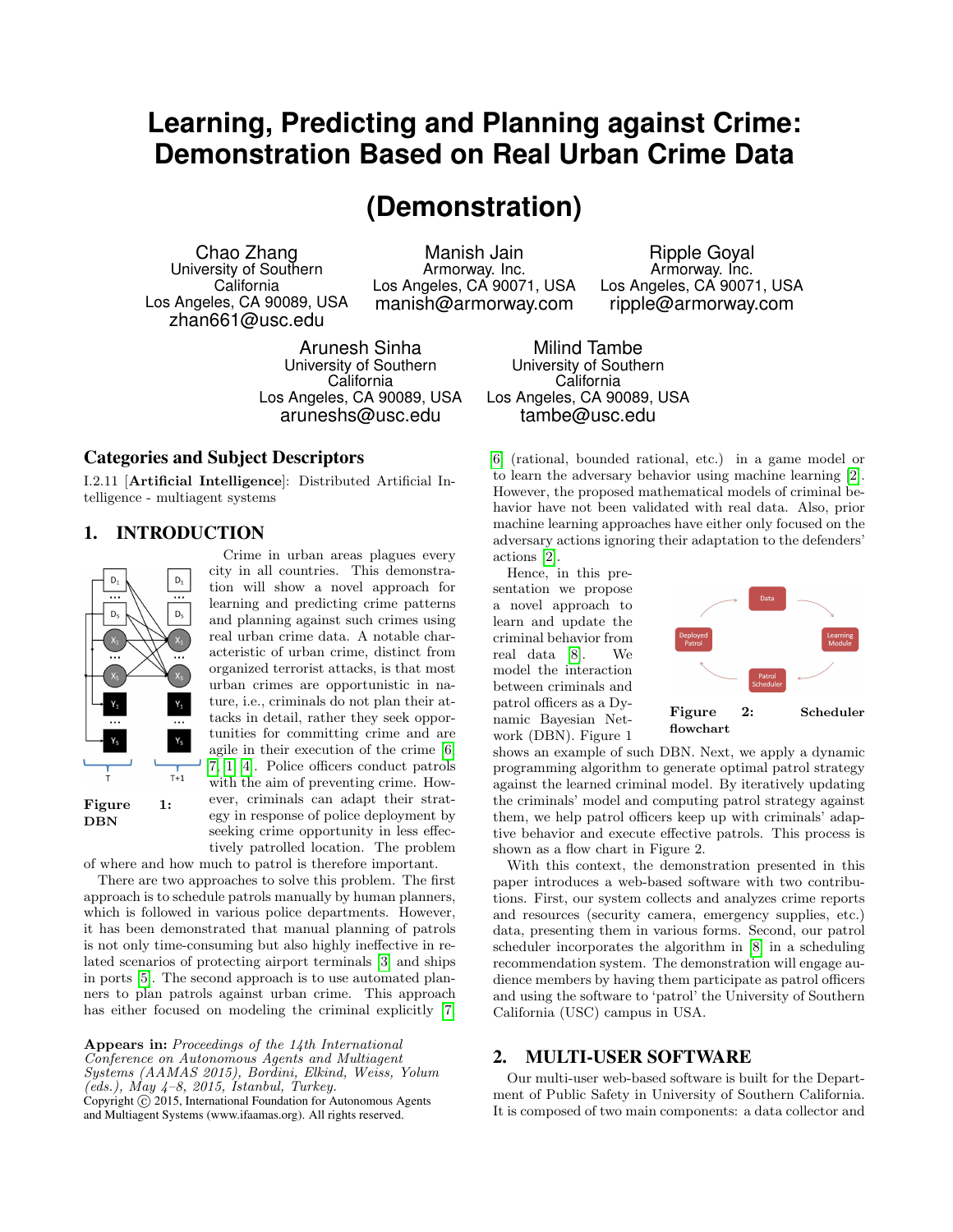a patrol scheduler. A detailed demonstration of our software can be found [here.](https://dl.dropboxusercontent.com/u/40377044/aamas_demo.pptx)

## 2.1 Data collector





Figure 5: Emergency sup-Figure 6: Security Camply eras

The data collector receives crime data from police department, and presents and analyzes it in various fashions. There are three main tasks of the data collector: First, it visualizes crime data with spatial and temporal information, as shown in Figure 3, to help officers analyze the trend of crimes around campus. Officers can get access to the details of any crime on the map by clicking on the icon of that crime. In this way, officers can not only get a general understanding of crime around campus, but also keep track of each individual crime. Moreover, officers can pick out specific types of crime to analyze by setting up constraints in crime filter. For further visualization of the geographic distribution of crimes, our software provides hot spots analysis. Hot spots are the locations where crimes are concentrated. As shown in Figure 4, 'hot' areas indicates attractive targets for criminals to commit crimes. Police department can cool down these hot spots by increasing patrol coverage when assigning officers in the field.

Second, the data collector provides information to the officers in the field about various available resources such as emergency supplies and security cameras. As shown in Figure 5, our software indicates the location for all the emergency supplies on campus. Emergency supplies include flashlights, first aid supplies, water, hardhats, battery-operated radios, evacuation locations and useful emergency tools. Again, by clicking the icon of each emergency supply, officers access the detail of that emergency supply. Besides emergency supplies, we also provide real-time video stream from security cameras to patrol officers. Figure 6 shows the (mock) location of security cameras. To check certain locations, officers can use our software to watch the video from any camera.

Finally, the data collector provides input for the patrol scheduler. By reading the data from collector, patrol scheduler can continuously learn and update criminals' behavior.

#### 2.2 Patrol scheduler

#### *2.2.1 Patrol settings*

In USC, our approach divides the enforcement area (encompassing the campus) into 18 patrol areas, which is shown in Fig 7. DPS patrols would be in shifts of 4 hours each. At the beginning of each patrol shift, our algorithm assigns



Figure 7: Patrol area

#### *2.2.2 Schedule generator*

To generate patrol schedule for DPS officers, we apply the algorithm introduced by [\[8\]](#page-2-7). As a brief introduction to the algorithm, the DBN model captures the following actions: in each time step the defender assigns officers to protect all patrol areas



Figure 8: Sample patrol schedule

and criminals react to the defenders' allocation strategy by committing crimes opportunistically. Across time-steps the criminals respond to police patrols by moving from a target to another. Using real data, we learn the criminal behavior as modeled in the DBN. We represent the DBN compactly, leading to improved performance. Finally, dynamic programming based method is used to find the optimal defender plan for learned model. We highlight the recommended patrol area on campus map, as shown in Figure 8.

#### 3. DEMONSTRATION INTERACTION

In our demonstration, the audience members will be able to directly interact with our software in three ways: first, the audience can use data collector to analyse crime and request assistance as an officer. As stated in Section 2.1, the audience can set up constraints to view certain crimes and hotspots. Also, they can check the details of a crime by clicking on icons. Also, audience can check emergency supplies and video stream from security cameras (pre-recorded video will be used due to sensitive nature of real time video).

Second, the audience can change weights of the different crime types and the number of resources in the patrol scheduler to change the recommended patrols. Finally, the audience can evaluate the patrol scheduler in our software by creating artificial incidents. Given the crime and patrol history, the audience can act as criminals and pick targets to attack. Our patrol scheduler will learn the audiences' behavior from their choice, predicting their next move and generating optimal patrol strategy against them. The audience can evaluate our software by comparing their crime decision with our prediction.

# 4. ACKNOWLEDGEMENT

This research is supported by MURI grant W911NF-11- 1-0332.

each available patrol officer to a patrol area and the officer patrols this area in this shift. At the same time, the criminal is seeking for crime opportunities by deciding which target they want to visit. Discussions with DPS reveals that criminals act opportunistically, i.e., crime is not planned in detail, but occurs when opportunity arise and there is insufficient presence of DPS officers.